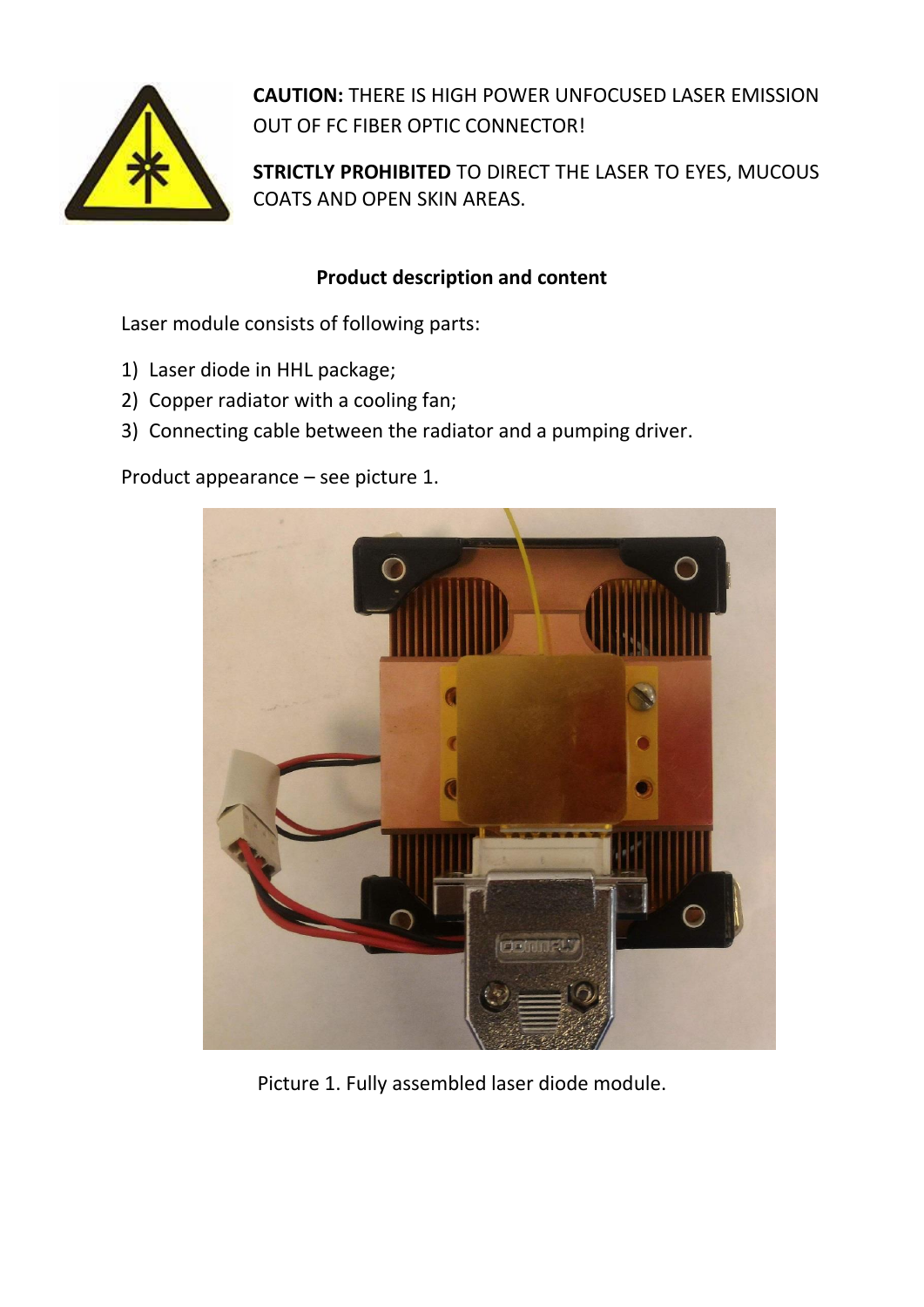## **Laser diode in HHL package description.**

HHL package is a hermetically sealed package with 9 pins. The package contains: laser diode, Peltie thermocooller, thermoresistor, laser emission input system into optical fiber and other laser design elements.

Pinouts assignment – see picture 2.



Picture 2. Fiber coupled laser diode in HHL package appearance.

# **Pinouts assignment of the additional connector HU-4 (4 pins)**

HU-4 connector pinouts assignment – see picture 3.

| 234 | Pin $#$ | Color        | Purpose    |
|-----|---------|--------------|------------|
|     |         | Red          | Fan, +12 V |
|     | 2       | <b>Black</b> | GND        |
|     | 3       | Red          | Thermistor |
|     | 4       | <b>Black</b> | Thermistor |

Picture 3. Pinouts assignment of the additional connector HU-4 (4 pins)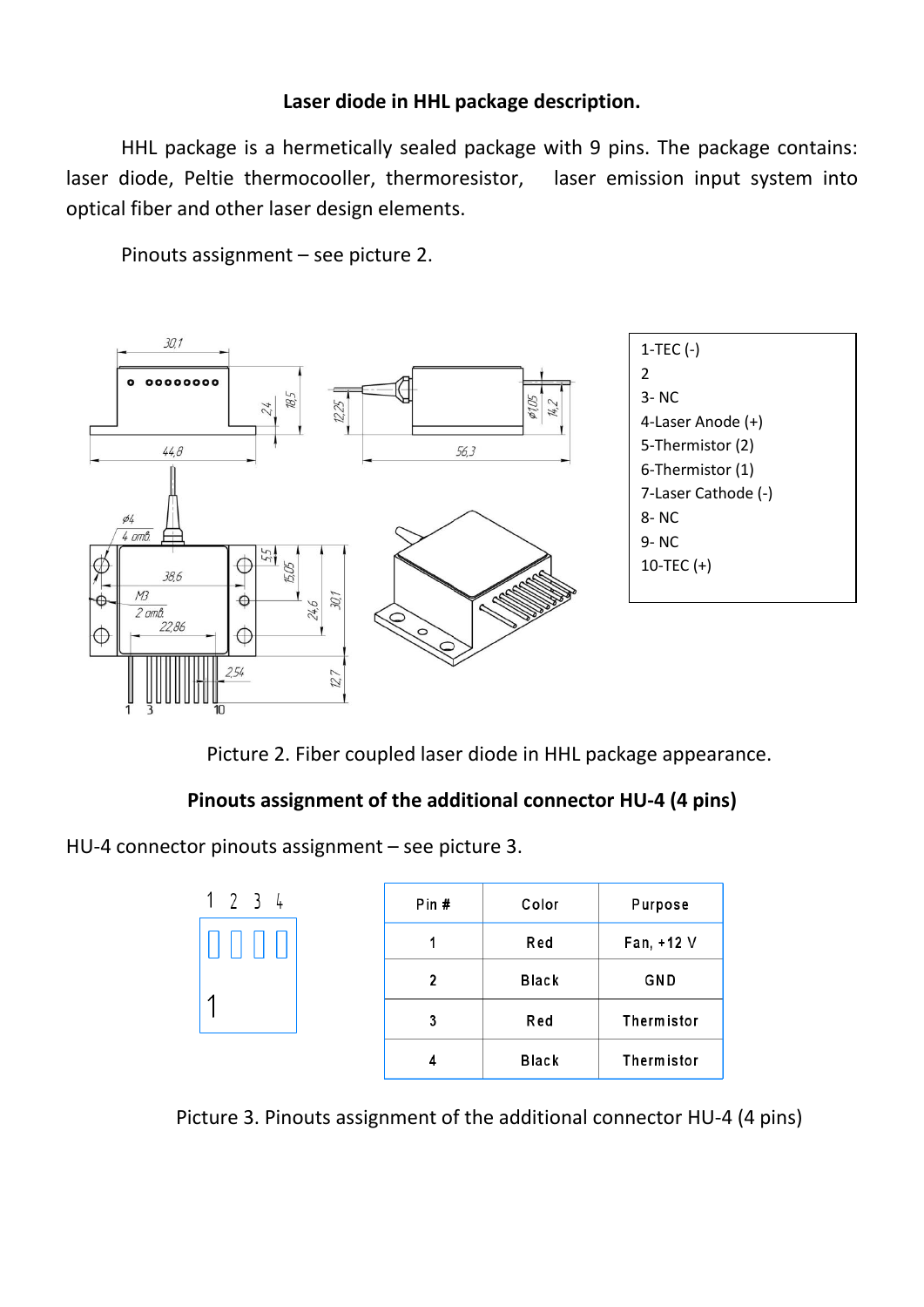## **Package mounting and heat sink recommendations**

To guarantee effective laser diode and built-in Peltie thermocooller operation it is necessary to provide sufficient heat sink from the lower surface of HHL package. For this purpose HHL package must be mounted on a radiator using a heat sink paste (thermopaste) like KTP-8 (not included).

Laser module also includes a radiator of copper plates equipped with a fan for compulsory cooling.

To install HHL package onto the radiator surface it is necessary to use mounting holes of the package with M3 screws (included).

Non-compliance of above requirements may result in decrease of output optical power and failure of Peltie thermocooller.

### **Fiber optic operation recommendations**

Standard optical fiber allows bending radius up to 70-100mm, therefore to avoid its damage it is strictly prohibited to exceed above mentioned fiber bending radius during operation with the laser module, its transportation or storage!

In case of operation of the laser diode with fiber bend exceeding radius allowed following situations are possible:

- 1) Reversible decrease of optical power to do with failure of optical fiber waveguide behavior when due to strong bending part of the emission comes out of fiber coating. To prevent this effect it is necessary to avoid exceeding of fiber bending radius.
- 2) Fiber brake in this case irreversible power decrease will be observed as well as a partial output of optical emission in the break point that may become a reason of optical fiber coating heat and even its dissolution.

FC connector is a standard for fiber optic connections.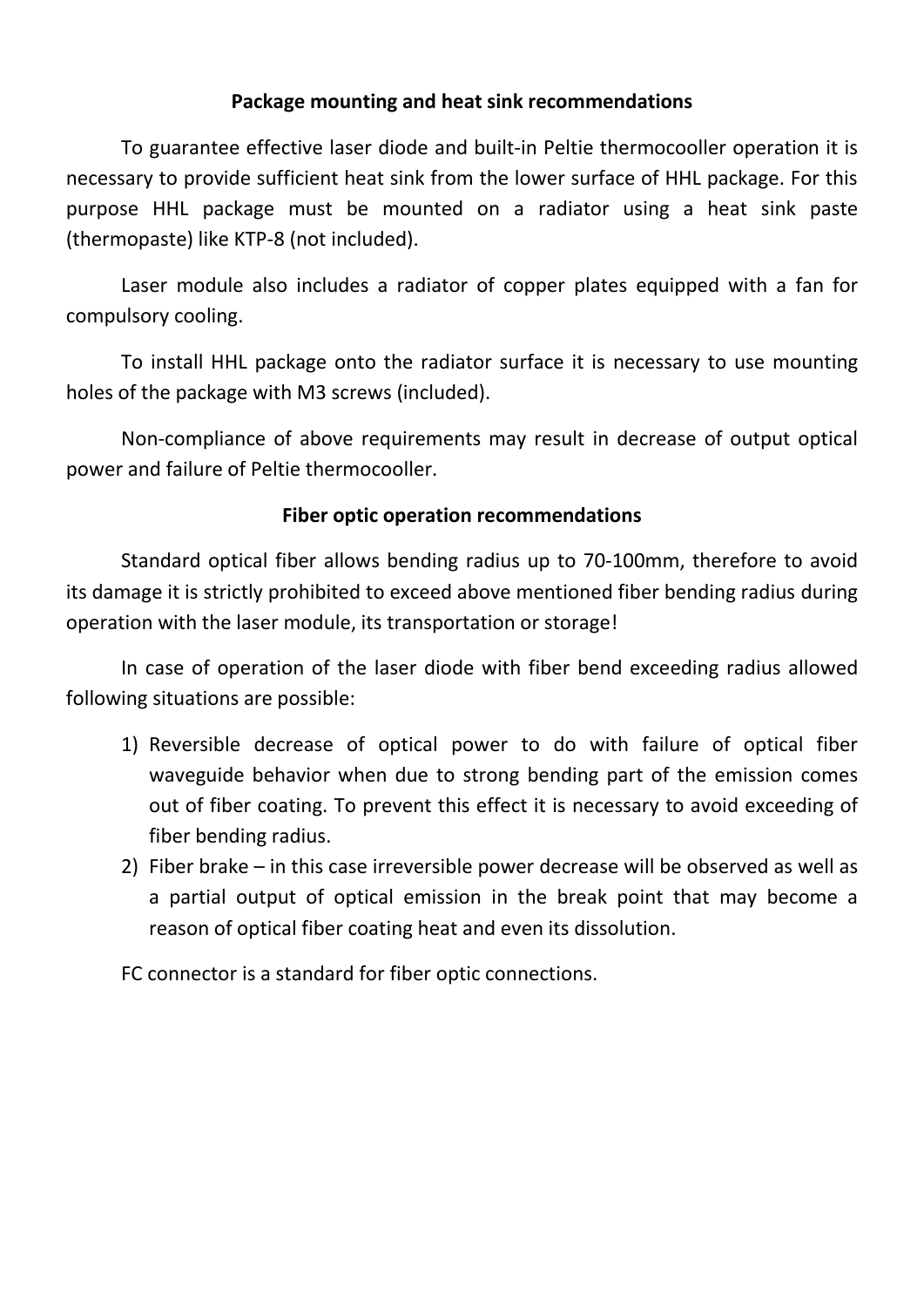- 1) Install copper radiator supplied together with a laser diode on flat and hard surface;
- 2) Apply a thin flat layer of heat sink paste (thermopaste) like KTP-8 (not included) on a radiator surface where the laser diode is going to be installed;
- 3) Fix the laser diode in HHL package on the radiator using M3 screws (included);
- 4) Install pumping driver close to the radiator;
- 5) Using included cable connect the driver with the laser diode in HHL package. Connect additional connectors HU-4 and WF-4 (4 pins) between each other. These connectors are for supply 12V power to coolling fan as well as for reading of values from thermoresistor built-into the radiator. (see picture 4);



Picture 4. Right connection of the cable to the radiator with laser diode in HHL package installed on it.